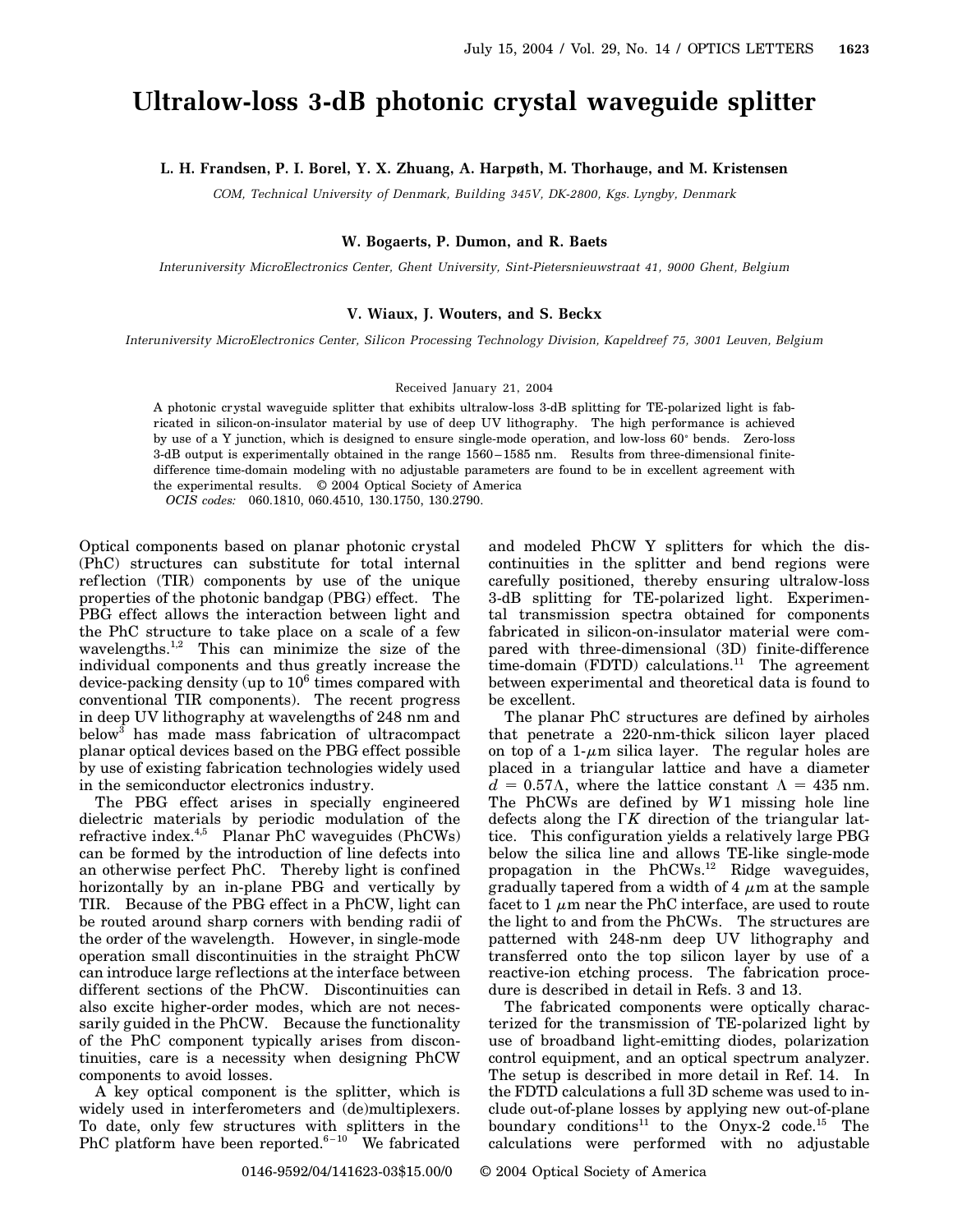

8



Fig. 1. (a) Scanning electron micrograph of the fabricated structure containing the novel  $60^{\circ}$  bends. Also shown is an enlargement of one of the bends. The diameter of the large holes is  $D = 0.77\Lambda$ . (b) Measured (gray curves) and calculated (black curves) loss per bend for the fabricated structure.

parameters on components identical to the fabricated ones. All the measured and calculated transmission spectra were normalized to spectra for straight PhCWs of equivalent propagation length.

The PhCW splitter is designed as a Y junction formed by the intersection of three PhCWs at 120°. To have the output channels of the Y splitter be parallel to the input channel, the two output channels have a  $60^{\circ}$  bend spaced  $15\Lambda$  from the Y junction. Both the Y junction and the  $60^{\circ}$  bend represent severe discontinuities in the PhCWs and are potentially regions in which the single-mode operation might suffer from large transmission losses. Therefore the discontinuities in these regions were carefully designed. The 60<sup>°</sup> bends were modified by displacing one hole and removing two holes in the bend. Moreover, four border holes were replaced with larger holes with diameter  $D = 0.77\Lambda$  [see the enlargement in Fig. 1(a)]. The Y junction is altered in a similar way by removing

three holes on both sides of the junction and replacing five border holes with larger holes. However, this could transform the Y junction into a multimode optical cavity, which could decrease the performance of the splitter because the cavity modes might not be supported by the PhCWs.<sup>7</sup> Therefore an additional hole is added in the splitting region, whereby the size of the junction cavity is reduced. The design of the Y junction is shown in the enlargement in Fig. 2(a).

To investigate the performance of the modified 60<sup>±</sup> bend, a PhCW containing two consecutive bends



Fig. 2. (a) Scanning electron micrograph of the fabricated PhCW splitter. Insets, enlargements of the Y junction and the 60° bend. The diameters of the airholes are  $d = 0.57\Lambda$  nm and  $D = 0.77\Lambda$  for the normal and large holes, respectively, with a lattice constant of  $\Lambda = 435$  nm. (b) Measured spectra for TE-polarized light output (light and dark gray curves) of the fabricated PhC Y splitter. Three-dimensional FDTD spectrum (black curve) calculated with no adjustable parameters.